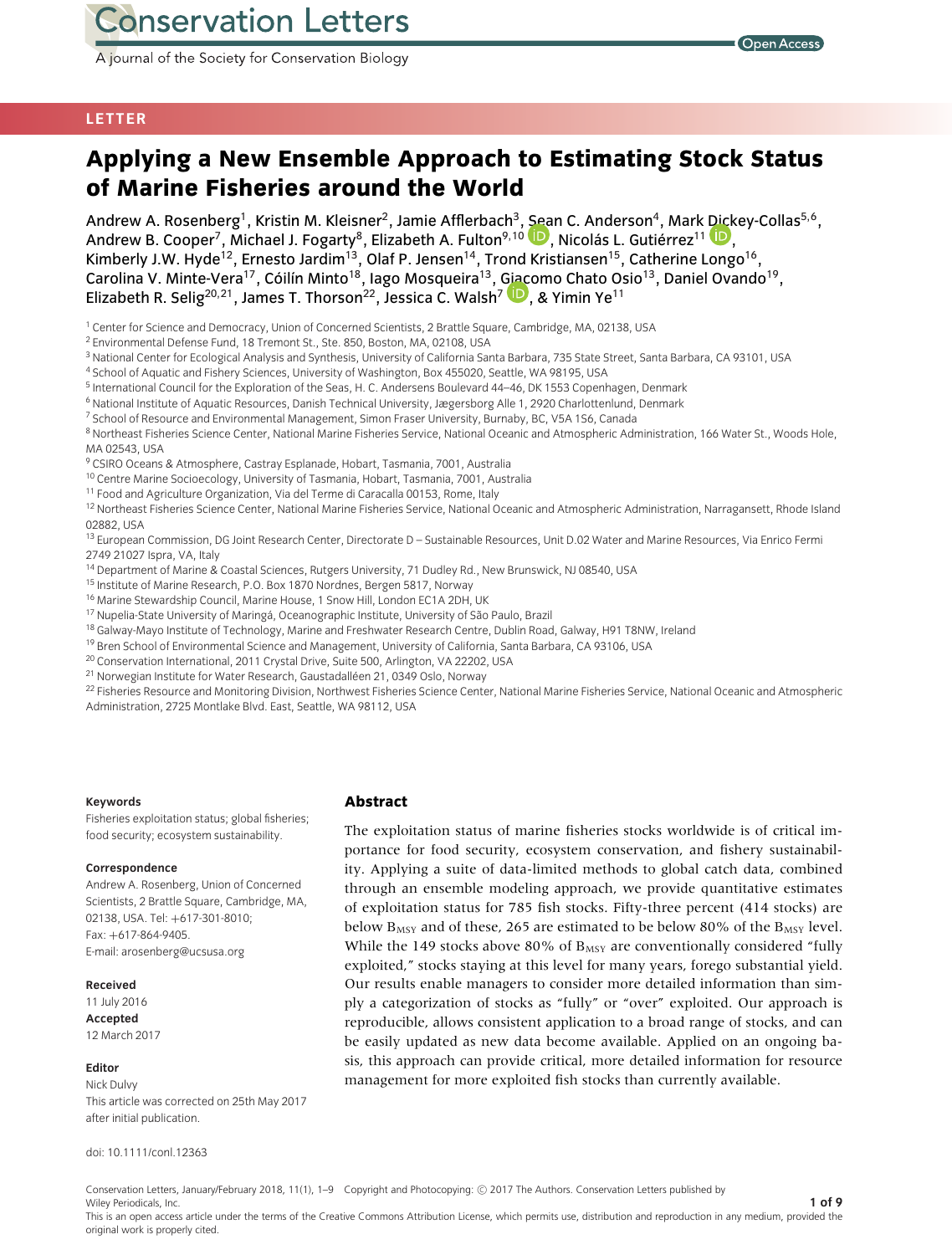# **Introduction**

The overexploitation of wild-capture marine fisheries directly impacts ecosystem health and the food security, livelihoods, and cultural identities of coastal communities worldwide (Garcia & Rosenberg 2010; Costello *et al.* 2012; FAO 2014; Inniss *et al.* 2016). The failure to sustainably manage some fisheries has resulted from many factors including deficient institutional capacity and inadequate data collection, leading to the lack of regular evaluations of stock exploitation status. Quantitative stock assessments are generally only available for relatively "data-rich," commercially important stocks predominantly fished by developed countries. Recent studies of marine fisheries exploitation status in developed regions of the world have demonstrated that significant progress has been made in managing marine fisheries (e.g., Worm *et al.* 2009; Ricard *et al.* 2012; Fernandes & Cook 2013; Hilborn & Ovando 2014). However, much less is known about many smaller- or lower-valued stocks and stocks fished in both developed and developing regions of the world.

Recent estimates of the current state and future trajectory of marine stocks (Pauly *et al.* 1998; Worm *et al.* 2009; Garcia & Rosenberg 2010; Anderson *et al.* 2012; Costello *et al.* 2012, 2016; Thorson *et al.* 2012; FAO 2014) show that many of the world's fisheries are below biologically sustainable biomass levels relative to widely accepted reference points. Stocks in data-limited regions are often in even poorer condition than stocks in data-rich regions (e.g., Costello *et al.* 2012). For these important marine resources, managers may at best only have a gross characterization of status, which provides little guidance for new policy action. Here, we apply a consistent, easily repeatable method for estimating more detailed quantitative estimates of stock status across both data-rich and data-limited fisheries.

Currently, there are two primary sources of information used to estimate the status of fish stocks (Thorson *et al.* 2012). The first source comes from abundance estimates derived from analytical stock assessments, developed by fisheries scientists around the world over the last 60 years (Beverton & Holt 1957; Hilborn & Walters 1992; Quinn & Deriso 1999). The data requirements for these sorts of quantitative stock assessment are substantial and are usually restricted to commercial fisheries where there is the analytical capacity to apply complex stock assessment models. There is a comprehensive compilation of fish stock assessments maintained in the RAM Legacy database [\(http://ramlegacy.org,](http://ramlegacy.org) Ricard *et al.* 2012). Most stocks included in this database are from North America, Europe, and developed countries in other regions, while small-scale fisheries and those in developing countries, are underrepresented.

The second source of information used to infer fisheries stock status around the world comes from the United Nations Food and Agriculture Organization (FAO) landings database. The FAO conducts a regular stock status review (FAO 2014) focusing on biological overexploitation as defined in most fishery-related international treaties (e.g., United Nations Fish Stocks Agreement) and classifies stocks into three categories based on expert opinions: underexploited, fully exploited (including stocks that are notionally within 20% above or below the biomass that would support maximum sustainable yield,  $B_{MSY}$ ), and overexploited. While the FAO stock status review includes more stocks than the RAM Legacy database, therefore, providing a more comprehensive picture of stock status, the methods used to evaluate fisheries are more heterogeneous and less transparent than the stock assessments found in the RAM Legacy database. In particular, the reliance on expert judgment to determine these status estimates means that they are harder to reproduce, even with a systematic methodology (FAO 2014). Similarly, the estimates are categorical, which means they are less quantitative than those from a traditional stock assessment and may provide limited guidance for management decisions.

There are two major ways to improve estimates of individual stock status at the global level: (1) through improvements to the data and technical capacity available to quantitatively assess fisheries at the local level and (2) through further refinements to methodologies that use widely available data (e.g., globally available landings data). The first option requires substantial new resources and expertise. The second option is more immediately attainable and a range of new approaches has recently been developed (e.g., Vasconcellos & Cochrane 2005; Berkson *et al.* 2011; Costello *et al.* 2012; Carruthers *et al.* 2014), which have fewer data requirements than traditional quantitative stock assessments. Here, we focus on these approaches, which require a time series of removals (catches) and basic life history information. This enables us to obtain more complete global coverage of stock status than more data-intensive quantitative stock assessment models, although these methods are still subject to many limitations.

In particular, estimates of exploitation status by catchonly methods can be biased and highly uncertain largely due to required simplifying assumptions. Rosenberg *et al.* (2014) demonstrated the strengths and weaknesses of four catch-only models using a full factorial simulation framework, which evaluated their performance under different combinations of life-history traits, initial depletion, effort dynamics, and length of the catch time series.

A recent development in data-limited stock assessment methods has been to combine the estimates of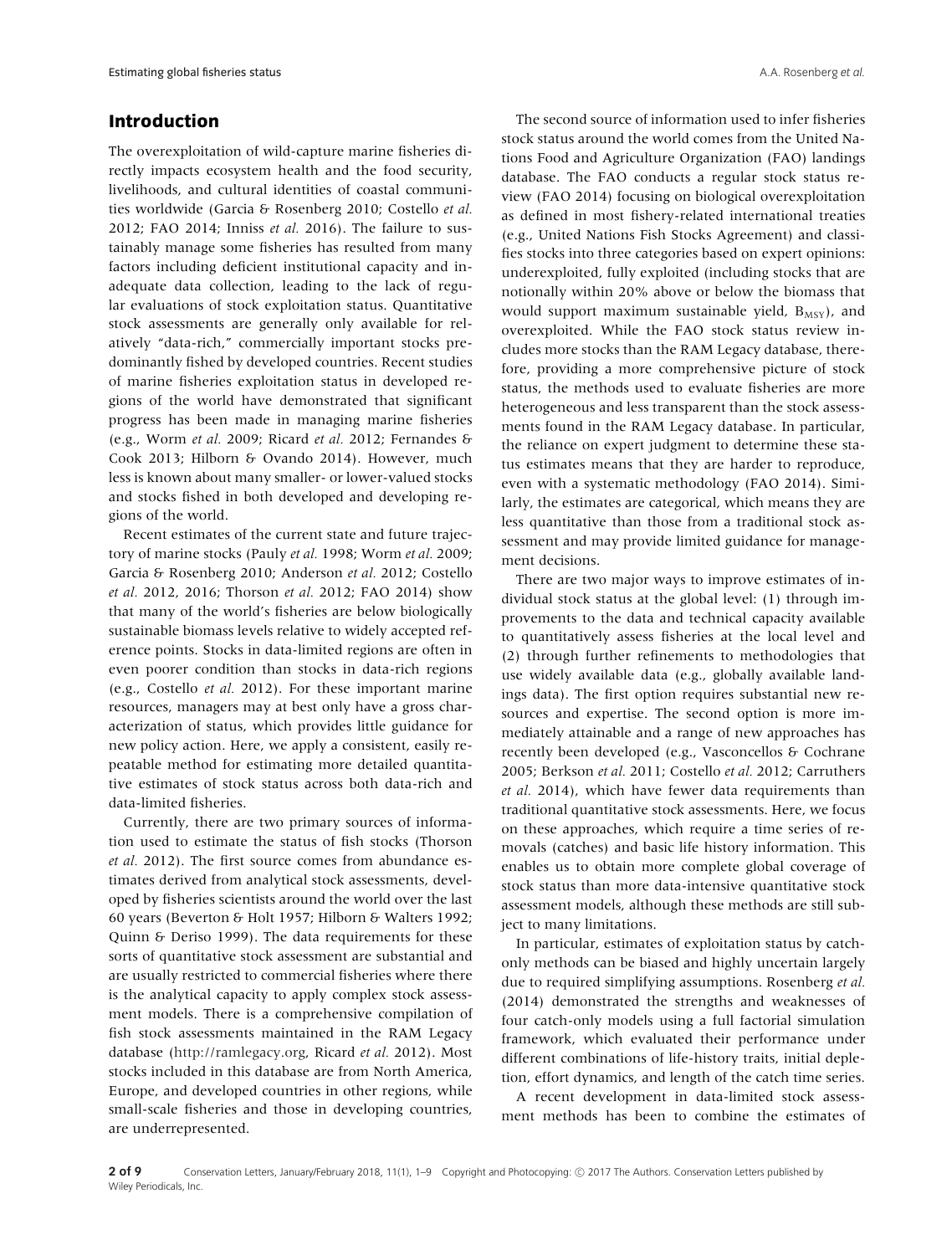| FAO Area                    | Original no. of<br>stocks in FAO:<br>3,630 total | Filter:<br>species-level<br>taxa: 2,621 total | Filter: >20 years<br>and $>1,000$ t of<br>catch: 785 stocks | Median B/B <sub>MSY</sub><br>for stocks in<br>analysis | Percentage of<br>Stocks in analysis<br>with $B/B_{MSY} < 1$ :<br>414 stocks |
|-----------------------------|--------------------------------------------------|-----------------------------------------------|-------------------------------------------------------------|--------------------------------------------------------|-----------------------------------------------------------------------------|
| <b>FAO Stocks</b>           | 100%                                             | 69.9%                                         | 66.1%                                                       | <b>NA</b>                                              | 52.7%                                                                       |
| Arctic Sea                  | 7                                                | 5                                             | <b>NA</b>                                                   | <b>NA</b>                                              | <b>NA</b>                                                                   |
| Atlantic, Antarctic         | 40                                               | 29                                            | <b>NA</b>                                                   | <b>NA</b>                                              | <b>NA</b>                                                                   |
| Atlantic, Eastern Central   | 281                                              | 176                                           | 63                                                          | 1.05                                                   | 0.44                                                                        |
| Atlantic, Northeast         | 379                                              | 269                                           | 96                                                          | 0.95                                                   | 0.57                                                                        |
| Atlantic, Northwest         | 211                                              | 158                                           | 60                                                          | 0.82                                                   | 0.70                                                                        |
| Atlantic, Southeast         | 194                                              | 122                                           | 33                                                          | 0.84                                                   | 0.76                                                                        |
| Atlantic, Southwest         | 250                                              | 161                                           | 54                                                          | 1.03                                                   | 0.43                                                                        |
| Atlantic, Western Central   | 247                                              | 157                                           | 52                                                          | 0.84                                                   | 0.67                                                                        |
| Indian Ocean, Antarctic     | 51                                               | 34                                            | <b>NA</b>                                                   | <b>NA</b>                                              | <b>NA</b>                                                                   |
| Indian Ocean, Eastern       | 219                                              | 108                                           | 55                                                          | 1.13                                                   | 0.29                                                                        |
| Indian Ocean, Western       | 322                                              | 202                                           | 40                                                          | 1.14                                                   | 0.33                                                                        |
| Mediterranean and Black Sea | 255                                              | 163                                           | 51                                                          | 1.02                                                   | 0.49                                                                        |
| Pacific, Antarctic          | 24                                               | 13                                            | <b>NA</b>                                                   | <b>NA</b>                                              | <b>NA</b>                                                                   |
| Pacific, Eastern Central    | 190                                              | 111                                           | 31                                                          | 1.00                                                   | 0.52                                                                        |
| Pacific, Northeast          | 110                                              | 80                                            | 26                                                          | 0.98                                                   | 0.54                                                                        |
| Pacific, Northwest          | 223                                              | 131                                           | 90                                                          | 0.82                                                   | 0.67                                                                        |
| Pacific, Southeast          | 203                                              | 121                                           | 46                                                          | 0.91                                                   | 0.59                                                                        |
| Pacific, Southwest          | 209                                              | 126                                           | 38                                                          | 1.02                                                   | 0.47                                                                        |
| Pacific, Western Central    | 215                                              | 96                                            | 50                                                          | 1.10                                                   | 0.34                                                                        |

Table 1 Numbers of "stocks" (i.e., fished taxa) per FAO statistical area under each data filter applied and regional B/B<sub>MSY</sub> status estimates

Median B/B<sub>MSY</sub> and probability of B/B<sub>MSY</sub> pertain to stocks with species-level taxonomic resolution and with catch time series longer than 20 years and more than 1,000 t of annual median catch. The first value in the last column is the 'percentage of all stocks across all regions with B/Bmsy *<*1' in analysis.

exploitation status,  $B/B_{MSY}$ , where B is current stock biomass and  $B_{MSY}$  is the biomass estimated to result in maximum sustainable yield from multiple catch-only models in a superensemble (Anderson *et al.* 2017 and Supporting Information). A superensemble (Krishnamurti *et al.* 1999) is "super" because it combines the estimates from multiple models by calibrating them on a dataset with known or trusted properties—in this case the simulated dataset from Rosenberg *et al.* (2014). Estimates from multiple models, here of  $B/B<sub>MSY</sub>$ , are calibrated to known values via a regression model. This allows for both weighting the individual models based on their accuracy and exploiting the covariance between individual models to generate more accurate and less biased estimates of B/B<sub>MSY</sub>. The superensemble approach is common in the weather and climate forecasting where, for example, it has been used to improve predictions of wind and precipitation in Asian monsoons (Krishnamurti *et al.* 1999) and improve global surface temperature forecasts (Berliner & Kim 2008).

Here, we quantitatively estimate current biomass of global fisheries relative to B<sub>MSY</sub>, for stocks in the FAO database. We aim to provide a more comprehensive assessment of global and regional stock status by implementing a superensemble approach to combine status estimates obtained from four different catch-only models.

## **Methods**

We applied the four catch-only methods tested in Rosenberg *et al.* (2014) to 785 FAO stocks, subject to the criteria described in Table 1. We applied one empirical model, the panel regression approach (PRM) developed by Costello *et al.* (2012), and three mechanistic models, which all assume the same population dynamics, but make different assumptions about uncertainty and the dynamics of fishing effort:

- (1) The catch-MSY ( $C_{MSY}$ ) model of Martell & Froese (2012), which includes assumptions about resilience.
- (2) The catch-only-model with sampling-importance resampling (COMSIR) developed by Vasconcellos & Cochrane (2005).
- (3) The state-space catch-only model (SSCOM) developed by Thorson *et al.* (2013).

Further details on the models are presented in the Supporting Information and Table S1. To obtain global estimates of stock status for all stocks, we combined the estimates from the four models using a superensemble (Supporting Information). The superensemble method goes well beyond simply averaging across individual method estimates. Our superensemble calibrated a combination of the four individual model estimates of  $B/B_{MSY}$  via a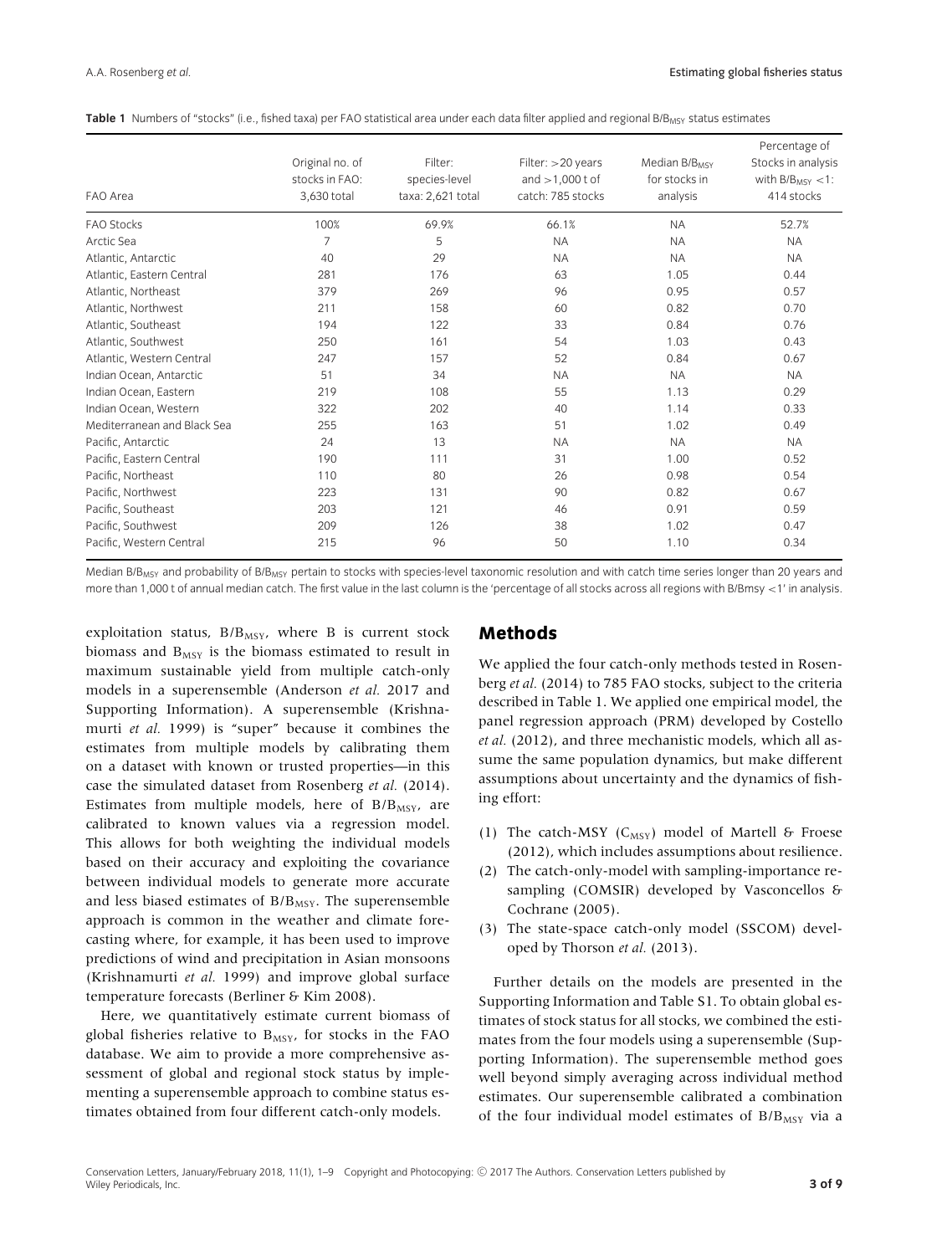

Figure 1 Global distribution of B/B<sub>MSY</sub> status for 785 analyzed stocks estimated by each data-limited method and the superensemble approach.

random forest method (Breiman 2001) fitted to a dataset of nearly 6,000 simulated fish stocks with known  $B/B<sub>MSY</sub>$ (Anderson *et al.* 2017). Random forests are a machine learning approach that allow for nonlinear relationships between the predictors (the individual model estimates) and the response (the superensemble estimate) and interactive effects between the individual model estimates while being relatively robust to overfitting (Breiman 2001, Figure S1). Previous analyses showed that a random forest superensemble consistently had the best or among the best performance characteristics when compared to other possible superensemble regression models (Anderson *et al.* 2017). The superensemble outperformed the individual models in cross-validation on simulated data with, for example, a median absolute proportional error in  $B/B<sub>MSY</sub>$  of 0.32 compared to 0.42–0.56 for the individual models (Anderson *et al.* 2017).

## **Estimating stock status**

We computed density plots to explore the distribution of stock status globally and within each FAO statistical region through 2013. We also compared our global estimates of status to other global estimates of status (Table S2). Additionally, we compared our approach to traditional stock assessment estimates by matching stocks in the RAM Legacy database with those in the FAO catch database where possible. In some cases, there are multiple RAM stocks that match a single "stock" from the FAO database (e.g., tuna stocks or Atlantic cod). In these cases, we matched the RAM stock status estimate to each FAO region to which it could logically correspond. We also compared the status estimates for RAM Legacy assessed stocks with the status of previously unassessed stocks from the FAO catch database.

## **Results**

#### **Global patterns**

At the aggregate global level, the median  $B/B<sub>MSY</sub>$  status of exploited stocks is 0.97, such that 414 stocks (52.7%) are estimated to be below the  $\rm B_{MSY}$  reference point based on a superensemble of data-limited models (Table 1, Figure 1). Of these, 265 (64% of those below  $B_{MSY}$ ) are estimated to be below 80% of the  $B_{MSY}$  level, which is the FAO (State of World Fisheries and Aquaculture) SOFIA definition of "overexploited." Therefore, for the 149 stocks between  $B_{MSY}$  and 80% of  $B_{MSY}$ , significant yield may be foregone, but the current advice under FAO is that they are fully exploited, and unfortunately, no real policy change would be called for.

The superensemble was employed to deal with individual biases in each of the models, but underlying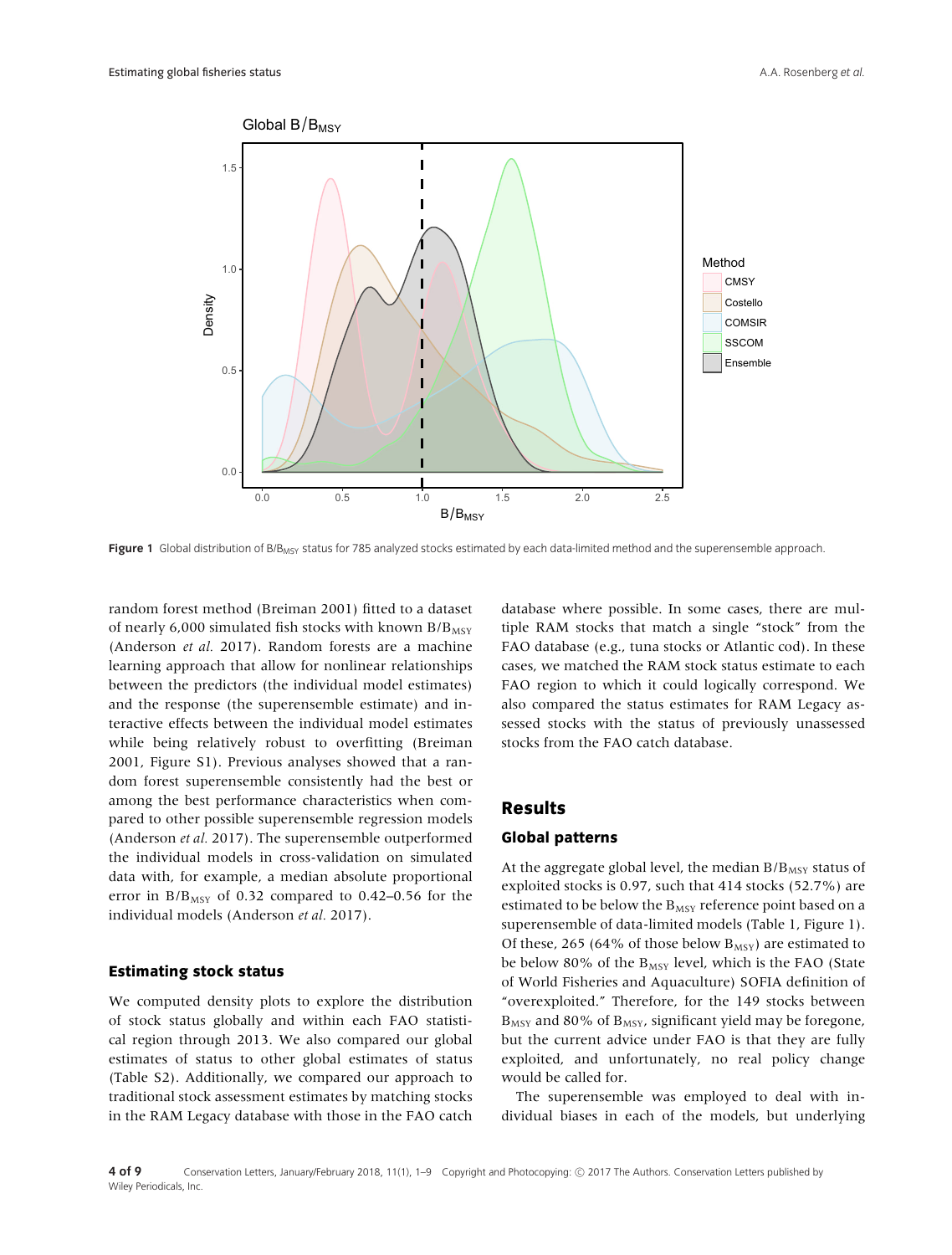patterns could still be detected. For example, in addition to a primary mode slightly above  $B/B_{MSY}$  (Figure 1), the superensemble estimated many stocks to have a  $B/B<sub>MSY</sub>$ below 1, producing a second mode at  $B/B<sub>MSY</sub> = 0.65$ . We investigated the distributions of the underlying datalimited models to understand the cause of this bimodality and found that the  $C_{MSY}$  and COMSIR models were mainly responsible for this pattern in the estimates (see Supporting Information section *S1.5, Sensitivity analyses*, Figure S2). In a sensitivity analysis for  $C_{MSY}$ , we found that the bimodality was due to the prior distributions assigned to the final year depletion, which are based on the catch trajectories (Figure S3). This bimodality carries forward into the superensemble estimates. However, the overall results do not change if each model is removed individually from the superensemble (Figure S2). The SSCOM method frequently estimated stocks to be underexploited relative to  $B_{MSY}$  (Figure 1). The ensemble partly accounts for potential systematic bias through the relative weightings, but these estimates of higher biomass still affect the overall pattern.

#### **Regional patterns**

For 8 of the 15 FAO regions, over 50% of the stocks were estimated to be below  $B_{MSY}$  (Table 1, Figure 2). This is particularly striking in the northern hemisphere regions, where most stocks are estimated to be below the biomass that would support MSY (Figure 2). The exception to this pattern was the Mediterranean and the Black Sea, where more stocks were above  $B_{MSY}$ . Similarly, the majority of stocks in the South Atlantic and South Pacific regions were below  $B_{MSV.}$ 

In the Atlantic, all of the FAO areas have a median value for estimated stock status below  $B_{MSV}$ , except eastern-central Atlantic and southwest Atlantic (Table 1) but with substantial variation in status among stocks within each region. Similarly, the northeast Pacific, northwest Pacific, and southeast Pacific regions have a median estimated status below  $B_{MSV}$  while the southwest Pacific, eastern-central Pacific, and western-central Pacific have a median status at or above  $B_{MSY}$  (Table 1). The eastern and western Indian Ocean regions are in better condition with only around one-third of the stocks below  $B_{MSY}$ . The superensemble estimated that stocks in the western Indian Ocean have the highest median status of all FAO areas (median  $= 1.14$ ). The long tails on the distribution of stock status for all regions indicates that there are some stocks that are only lightly exploited, and others heavily exploited, with regard to recent catch trends.

Within all of the regions a substantial number of stocks are estimated to be within 20% below  $B_{MSY}$  such that they would be classed as "fully exploited" in previous studies (Figure 2).

## **Comparisons with other methods**

Direct comparison of the ensemble estimates for stocks that are also included in the RAM Legacy database (i.e., a comparison of assessed RAM to assessed ensemble stocks) show that for most regions our methods are slightly more pessimistic concerning stock status than analytical stock assessments (Figure S4). This is also the case when comparing estimates of the status of assessed stocks contained in the RAM Legacy database with estimates using the ensemble method for those stocks without analytical assessments contained in the FAO data we utilized (Figure 3; i.e., a comparison of assessed RAM to unassessed stocks). However, many more stocks can be considered using the catch-only methods than can be analytically assessed by traditional methods.

## **Discussion**

Our results suggest that the overall status of fisheries globally is near the biomass capable of producing maximum sustainable yield (Table 1). However, according to the FAO SOFIA definitions and methodology of expert opinion, 36% of these stocks would have been classified as "fully exploited," rather than "overexploited." From a manager's point of view, perhaps no action would be needed to improve management of a fully exploited stock, under the FAO SOFIA categorical status assessments. However, the more quantitative estimates provided in this study highlight the possible need for management action for many of these taxa.

Our results overall are broadly consistent with other studies that have attempted to provide a global picture of fishery status using a variety of methods (Table S2). A key advantage of using this approach is that it does not require a wholesale change in estimation method each time a new method becomes available. Our methodology can be easily repeated as new information becomes available, it is objective, and can incorporate new methods as part of the superensemble. Combining estimates from different methods in a consistent reproducible manner may provide more stability in the advice for managers. Additionally, the superensemble approach is more robust than typical model averaging because the superensemble does not simply average across individual method estimates of status. Instead, it uses those estimates as input to a new statistical model that is then trained on known status, which is a key advantage of this approach.

Recent requirements to set scientifically based catch limits in several countries (Rosenberg *et al.* 2009) and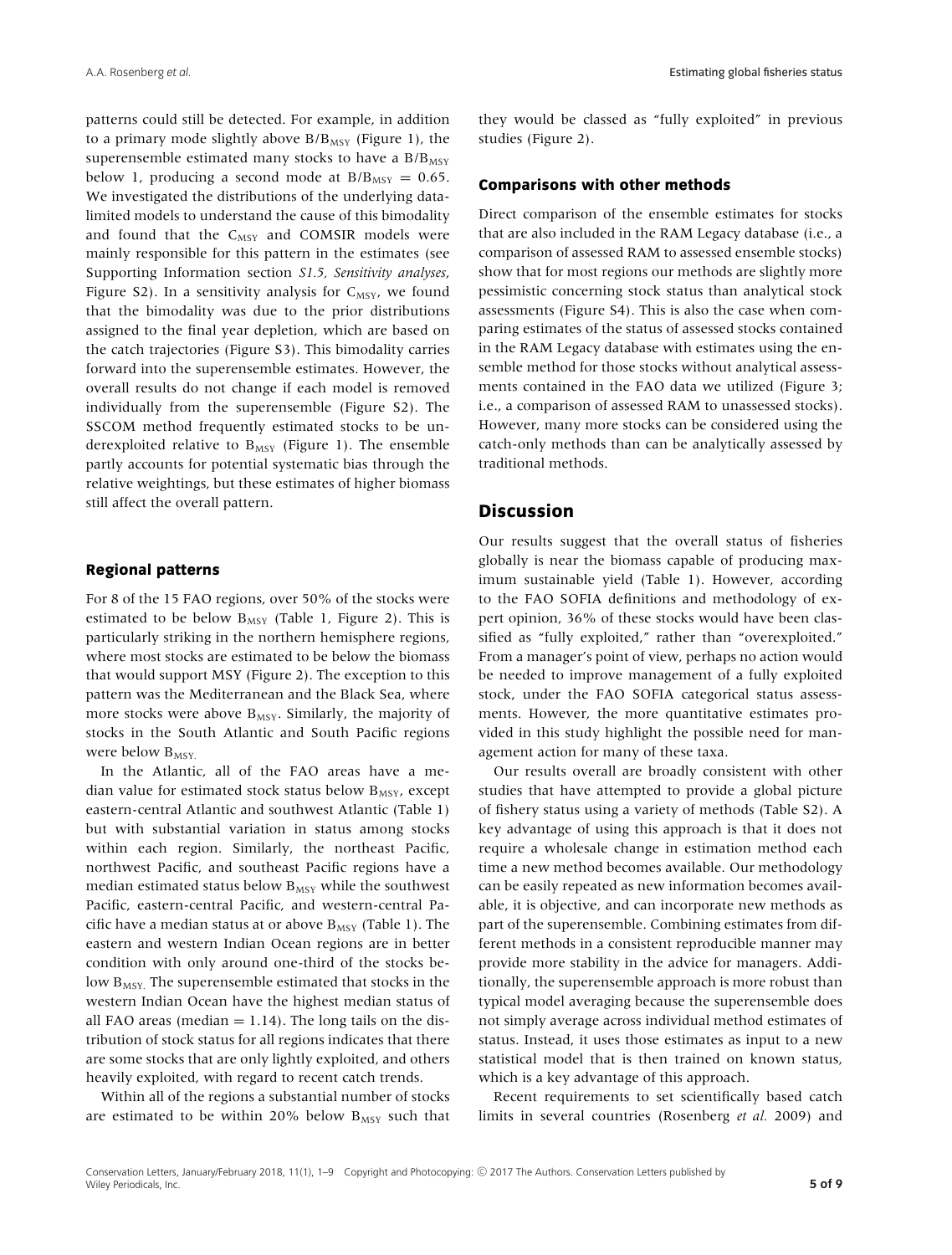

**Figure 2** Regional distribution of B/B<sub>MSY</sub> status for analyzed stocks estimated by the superensemble approach. Black vertical lines indicate B/B<sub>MSY</sub> = 1 with dark gray bars indicating  $\pm 20\%$  around this point.

growing consumer demand for sustainably managed seafood products (Gutierrez *et al.* 2012) have spurred an emerging field of methods for estimating overfishing thresholds and setting catch limits for stocks with limited data (e.g., Berkson *et al.* 2011; Carruthers *et al.* 2014). Stock status is not the sole input guiding management, but it should provide a key indication of whether a stock is in a safe operating space. Indeed, there is broad consensus among management authorities worldwide that managing stocks toward values within the range of MSY is an important guidepost for achieving fisheries sustainability as shown by the UN Fish Stocks Agreement under the Law of the Sea.

Often, the status of quantitatively assessed stocks is used to infer the status of unassessed stocks. However, several studies (Worm *et al.* 2009; Costello *et al.* 2012, 2016; Ricard *et al.* 2012) have shown that this inference may be seriously flawed. In consequence, continued overexploitation of unassessed stocks, often by smallscale fisheries, has led to significant loss in benefits to people (Inniss *et al.* 2016). Our results are generally more pessimistic regarding stock status than full stock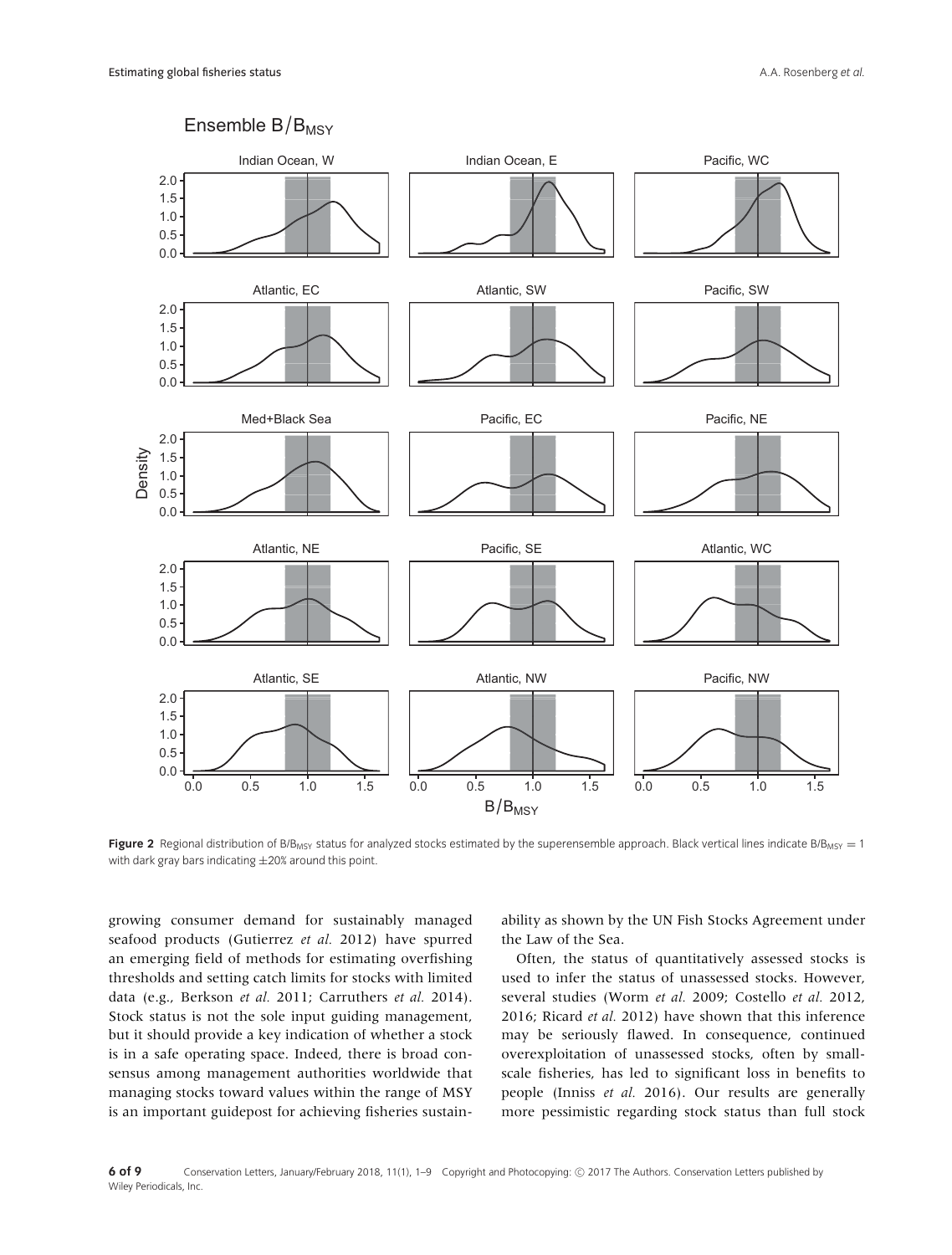

Unassessed (FAO) ensemble  $B/B_{MSY}$  vs. assessed (RAM)  $B/B_{MSY}$ 

Figure 3 Comparison of B/B<sub>MSY</sub> estimates by FAO area for unassessed versus assessed stocks. Assessed B/B<sub>MSY</sub> was calculated as the median of the B/B<sub>MSY</sub> estimates from stocks in the RAM Legacy database. Unassessed B/B<sub>MSY</sub> was calculated as the median of the B/B<sub>MSY</sub> estimates determined by the superensemble approach for all stocks without a RAM database analog. The estimates are ordered by decreasing median assessed B/B<sub>MSY</sub> estimates.

assessments (Figures 3 and S4). These differences may be due to better management of assessed stocks as well as any methodological differences, though ascribing the effect to either cause is not a simple matter. We recognize that our methods and all stock assessments are limited by the time series of catch information available and the dynamics of that catch. If large declines in abundance occurred prior to the start of the data series for a given stock, an incorrect impression of stock status will be obtained.

Although our approach provides an important step toward quantitative and replicable estimates of stock status for a larger set of fished stocks than has been the case in the past, there are still many limitations to using this information for stock-specific or even regional advice. These include the high variability of the estimates, the need for longer time series of data, limited life history information for many stocks, and the difficulties of assigning prior distributions, particularly given the problem of bimodality in some of the distributions of our estimates. The simulation testing described in the Supporting Information and Rosenberg *et al.* (2014) can help explore these issues but does not resolve them. There are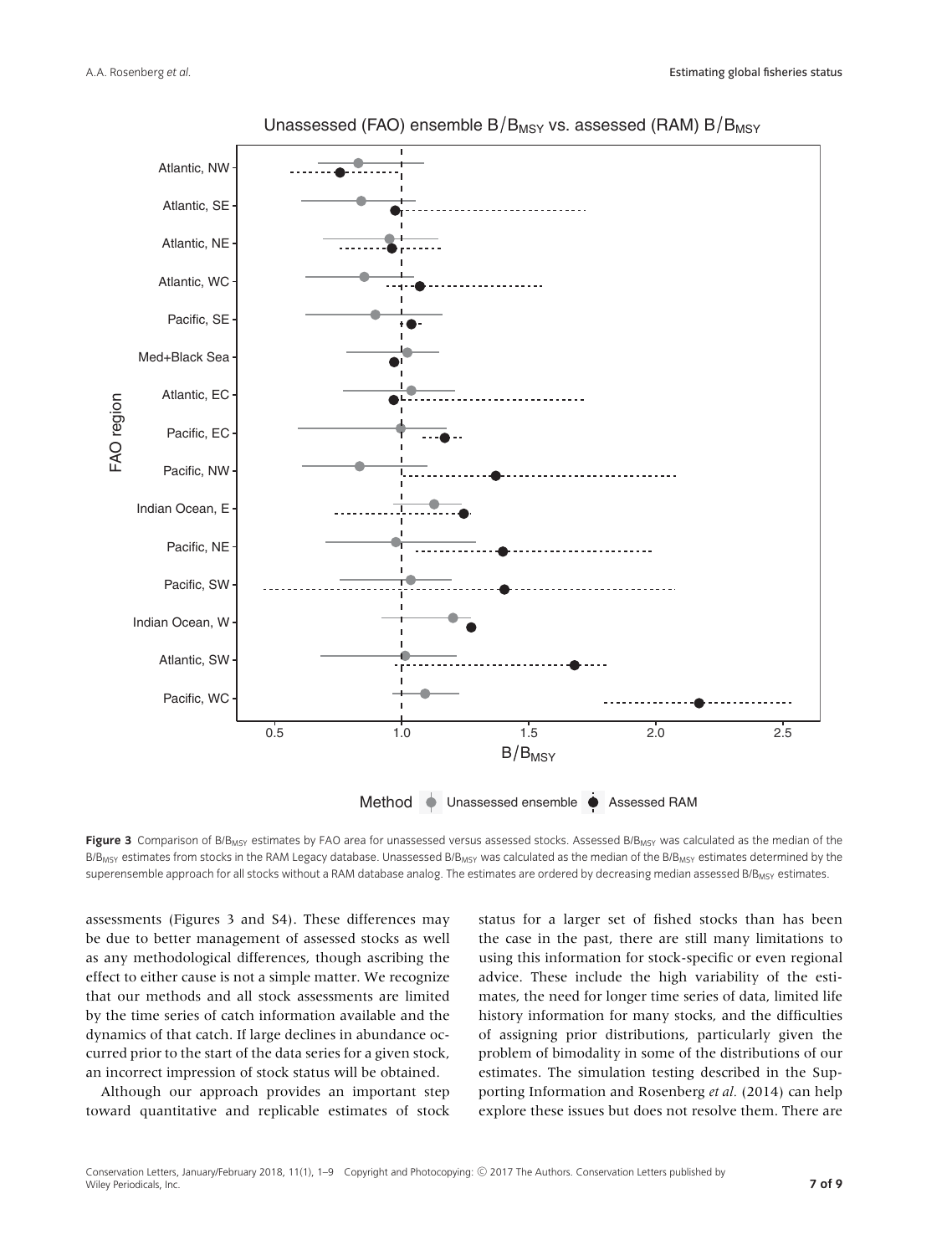fundamental data limitations that are inherent to the problem we are addressing. In particular, the superensemble method as applied here is trained on simulation results, and therefore may not capture other features in the dynamics of real populations including the impact of factors such as climate change. Key potential areas for future improvement include better informed prior distributions for final status in different regions, including priors that account for the characteristics of fishery resources in different regions (Cope *et al.* 2015), inclusion of existing survey and fishery data (Thorson *et al.* 2012), and evaluation of how well these models inform management strategies for data-limited fisheries.

## **Acknowledgment**

This research was funded by the Food and Agricultural Organization of the United Nations, Conservation International, and the Gordon and Betty Moore Foundation. We thank the editors and peer reviewers for their comments and suggestions for improving this paper.

# **Supporting Information**

Additional Supporting Information may be found in the online version of this article at the publisher's web site:

**Table S1.** Summary of variables used in the modified panel regression model (mPRM).

**Table S2.** Comparison of estimates of stock status from various recent studies illustrating the different definitions and numbers of "stocks" evaluated.

**Figure S1.** Individual model and spectral density covariate contributions to the random forest superensemble (random forest partial dependence plots).

**Figure S2.** Violin plots showing median, interquartile range and distribution of  $B/B_{MSY}$  estimates from ensemble models that exclude each model in turn.

**Figure S3.** Illustration of the variability in the  $B/B$ <sub>MSY</sub> estimates from CMSY when the priors on initial and final depletion are varied, with an example of stocks from the Pacific Southwest and Pacific Northeast FAO regions.

Figure S4. Comparison of B/B<sub>MSY</sub> estimates by FAO area for assessed RAM stocks and assessed stocks in the ensemble.

#### **References**

Anderson, S.C., Branch, T.A., Ricard, D. & Lotze, H.K. (2012). Assessing global marine fishery status with a revised dynamic catch-based method and stock-assessment reference points. *ICES J. Mar. Sci.*, **69**, 1491-1500.

Anderson, S.C., Cooper, A.B., Jensen, O.P., *et al*. (2017). Improving estimates of population status and trend with superensemble models. *Fish Fish.* [https://doi.org/10.1111/](https://doi.org/10.1111/faf.12200) faf.12200

Berkson, J., Barbieri, L., Cadrin, S., *et al*. (2011). Calculating accepable biological catch for stocks that have reliable catch data only (Only Reliable Catch Stocks - ORCS). Page 56. *NOAA Technical Memorandum NMFS-SEFSC-616*. U.S. Department of Commerce, National Oceanic and Atmospheric Administration, National Marine Fisheries Service, Southeast Fisheries Science Center, Miami, FL.

Berliner, L.M. & Kim, Y. (2008). Bayesian design and analysis for superensemble-based climate forecasting. *J. Climate*, **21**, 1891-1910.

Beverton, R.J.H. & Holt, S.J. (1957). *On the dynamics of exploited fish populations*. Fishery Investigations, London.

Breiman, L. (2001). Random forests. *Mach. Learn.*, **45**, 5-32. Carruthers, T., Punt, A.E., Walters, C.J., *et al*. (2014). Evaluating methods for setting catch limits in data-limited fisheries. *Fish. Res.*, **153**, 48-68.

Cope, J.M., Thorson, J.T., Wetzel, C.R. & DeVore, J. (2015). Evaluating a prior on relative stock status using simplified age-structured models. *Fish. Res.*, **171**, 101-109.

Costello, C., Ovando, D., Hilborn, R., Gaines, S.D., Deschenes, O. & Lester, S.E. (2012). Status and solutions for the world's unassessed fisheries. *Science*, **338**, 517-520.

Costello, C., Ovando, D., Clavelle, T., *et al*. (2016). Global fishery prospects under contrasting management regimes. *P. Natl. Acad. Sci. USA*, **113**, 5125-5129.

FAO. (2014). *The state of world fisheries and aquaculture 2014*. Page 223 in FAO, editor. Food and Agriculture Organization of the United Nations, Rome.

Fernandes, P.G. & Cook, R.M. (2013). Reversal of fish stock decline in the Northeast Atlantic. *Curr. Biol.*, **23**, 1432-1437.

Garcia, S.M. & Rosenberg, A.A. (2010). Food security and marine capture fisheries: characteristics, trends, drivers and future perspectives. *Philos. T. Roy. Soc. B*, **365**, 2869-2880.

Gutierrez, N.L., Valencia, S.R., Branch, T.A., *et al*. (2012). Eco-label conveys reliable information on fish stock health to seafood consumers. *Plos One* **7**(8), e43765.

Hilborn, R. & Ovando, D. (2014). Reflections on the success of traditional fisheries management. *ICES J. Mar. Sci.*, **71**, 1040-1046.

Hilborn, R. & Walters, C. (1992). *Quantitative fisheries stock assessment: choice, dynamics and uncertainty*. Chapman and Hall, New York.

Inniss, L., Simcock, A., Ajawin, A.Y., *et al*. (2016). *The first global integrated marine assessment: world ocean assessment*. United Nations, New York.

Krishnamurti, T.N., Kishtawal, C.M., LaRow, T.E., *et al*. (1999). Improved weather and seasonal climate forecasts from multimodel superensemble. *Science*, **285**, 1548-1550.

Martell, S.J. & Froese, R. (2012). A simple method for estimating MSY from catch and resilience. *Fish Fish.*, **14**, 504-514.

8 of 9 Conservation Letters, January/February 2018, 11(1), 1–9 Copyright and Photocopying: © 2017 The Authors. Conservation Letters published by Wiley Periodicals, Inc.